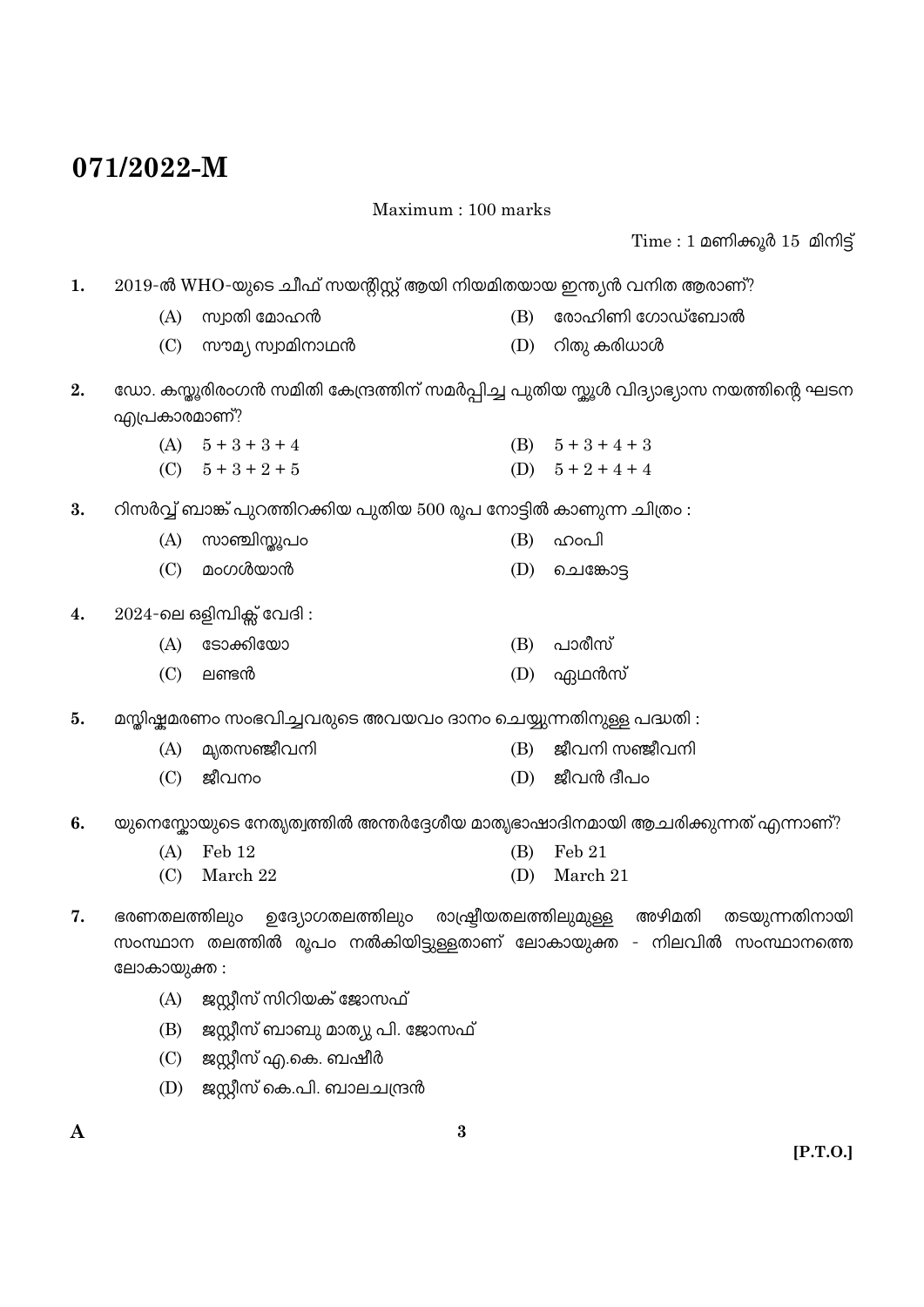- 8.  $2019$  ലോകകപ്പ് ക്രിക്കറ്റ് ജേതാക്കൾ:
	- (A) ന്യൂസിലാൻഡ്  $(B)$  ഓസ്രേലിയ
	- $(D)$  ഇംഗ്ലണ്ട്  $(C)$  ഇന്ത്യ
- ശരിയായ പ്രസ്കാവനകൾ തിരഞ്ഞെടുക്കുക : 9.
	- ഉത്തര അറ്റ്ലാന്റിക് സഖ്യ സംഘടന (NATO) രൂപം കൊണ്ടത്  $1949$  April  $4$  നാണ്  $(i)$
	- ബ്രസൽസ് ആണ് നാറ്റോയുടെ ആസ്ഥാനം  $(ii)$
	- അംഗരാജ്യങ്ങൾക്കു നേരെയുള്ള സൈനിക നീക്കങ്ങൾ ഒറ്റക്കെട്ടായി പ്രതിരോധിക്കുക  $(iii)$ എന്നതാണ് ലക്ഷ്യം
		- $(A)$  (i) and (ii) (B)  $(ii)$  and  $(iii)$
		- $(C)$  (i) and (iii) (D) (i), (ii) and (iii)
- $10.$   $2022 6$ ാടെ രാജ്യത്ത് എല്ലാവർക്കും വീട് എന്ന ലക്ഷ്യം നേടുന്നതിനായി  $2015$  ജൂൺ  $25-\overline{m}$ പ്രധാനമന്ത്രി നരേന്ദ്രമോദി പ്രഖ്യാപിച്ച പദ്ധതി :
	- $(A)$  പ്രധാനമന്ത്രി കൃഷി സഞ്ചയ് യോജന
	- (B) പ്രധാനമന്ത്രി കൗശൽ വികാസ് യോജന
	- (C) പ്രധാനമന്ത്രി ജീവൻ ജ്യോതി ബീമാ യോജന
	- (D) പ്രധാനമന്ത്രി ആവാസ് യോജന
- 11. ഹിമാലയ പർവ്വതത്തിന്റെ ഏറ്റവും തെക്ക് ഭാഗം ഏത് പേരിൽ അറിയപ്പെടുന്നു?
	- $(A)$  ഹിമാദ്രി (B) ഹിമാചൽ
	- $(C)$  സിവാലിക്  $(D)$  ഇവ ഒന്നുമല്ല
- ഇന്ത്യയിൽ ആദ്യമായി തിരമാലകളിൽ നിന്ന് ഊർജ്ജം ഉല്പാദിപ്പിക്കുന്നതിനുള്ള 12. പ്ലാന്റ് സ്ഥാപിക്കപ്പെട്ടത് എവിടെ?
	- $(A)$  കൊച്ചി (B) കോഴിക്കോട്
	- $(D)$  വിഴിഞ്ഞം  $(C)$  മുറബൈ
- 13. ഏറ്റവും നീളം കൂടിയ അന്താരാഷ്ട്ര അതിർത്തി പങ്ക് വയ്ക്കുന്ന ഇന്ത്യൻ സംസ്ഥാനം ഏത്?
	- (A) രാജസ്ഥാൻ (B) ഗുജറാത്ത്
	- (C) പശ്ചിമബംഗാൾ അരുണാചൽ പ്രദേശ് (D)
- 14. ഇന്ത്യയുടെ കേന്ദ്രഭാഗമായ നഗരം ഏത്?
	- (A) ഭോപ്പാൽ (B) നാഗ്പൂർ
	- (C) റായ്പൂർ  $(D)$  ഡൽഹി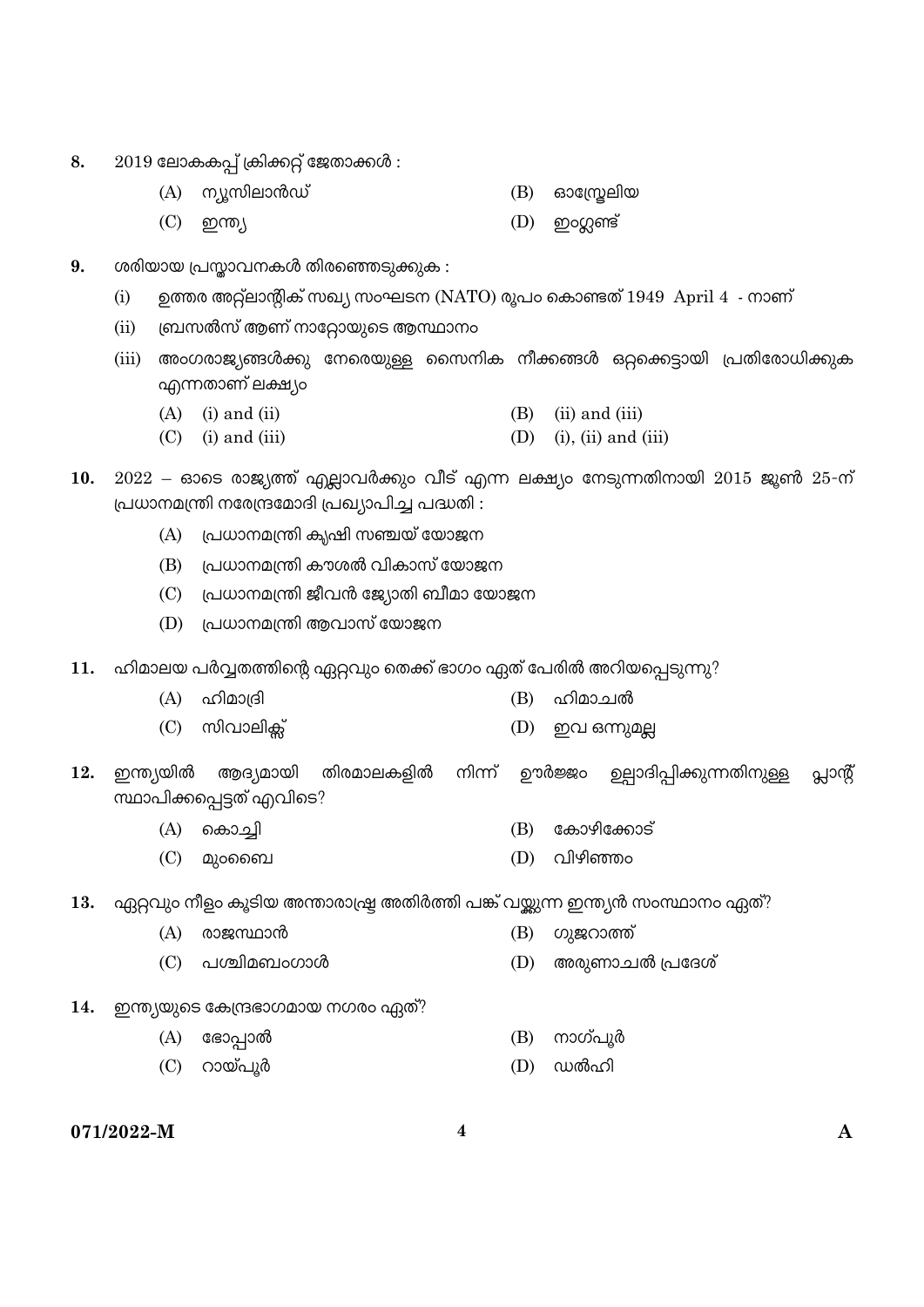| 15. | പശ്ചിമഘട്ടത്തിലെ ബ്രഹ്മഗിരി കുന്നുകളിൽ നിന്ന് ഉത്ഭവിക്കുന്ന നദി ഏത്? |                                                                             |     |                            |  |  |  |
|-----|----------------------------------------------------------------------|-----------------------------------------------------------------------------|-----|----------------------------|--|--|--|
|     | (A)                                                                  | കൃഷ്ണ                                                                       | (B) | നർമ്മദ                     |  |  |  |
|     | (C)                                                                  | കാവേരി                                                                      | (D) | കബനി                       |  |  |  |
| 16. |                                                                      | താഴെ പറയുന്നവയിൽ ശരിയായ പ്രസ്താവനകൾ ഏവ?                                     |     |                            |  |  |  |
|     | (i)                                                                  | പുതിയ എക്കൽ നിക്ഷേപങ്ങളെ 'ഖാദർ' എന്ന് അറിയപ്പെടുന്നു                        |     |                            |  |  |  |
|     | (ii)                                                                 | കറുത്ത മണ്ണിനെ 'റിഗർ' എന്നു വിളിക്കുന്നു                                    |     |                            |  |  |  |
|     | (iii)                                                                | കറുത്ത മണ്ണിന് ഈർപ്പം വഹിക്കുന്നതിനുള്ള കഴിവ് കുറവാണ്                       |     |                            |  |  |  |
|     | (iv)                                                                 | എക്കൽ മണ്ണിന് ഫലപുഷ്ടി കുറവാണ്                                              |     |                            |  |  |  |
|     | (A)                                                                  | $(i)$ and $(ii)$                                                            | (B) | $(i)$ , $(ii)$ and $(iii)$ |  |  |  |
|     | (C)                                                                  | $(i)$ and $(iv)$                                                            | (D) | (iii) and (iv)             |  |  |  |
| 17. |                                                                      | ഇന്ത്യയിലെ ആദ്യത്തെ പോസ്റ്റ് ഓഫീസ് സ്ഥാപിതമായത് എവിടെ?                      |     |                            |  |  |  |
|     | (A)                                                                  | മുംബൈ                                                                       | (B) | ഡൽഹി                       |  |  |  |
|     | (C)                                                                  | കൊൽക്കത്ത                                                                   | (D) | ചെന്നൈ                     |  |  |  |
| 18. |                                                                      | മൂന്നു തലസ്ഥാനങ്ങളുള്ള ഇന്ത്യയിലെ ആദ്യത്തെ സംസ്ഥാനം ഏത്?                    |     |                            |  |  |  |
|     | (A)                                                                  | ജമ്മു & കാശ്മീർ                                                             | (B) | പഞ്ചാബ്                    |  |  |  |
|     | (C)                                                                  | ആന്ധ്രാപ്രദേശ്                                                              | (D) | ഉത്തർഖണ്ഡ്                 |  |  |  |
|     |                                                                      |                                                                             |     |                            |  |  |  |
| 19. |                                                                      | ഇന്ത്യയിലെ ഏറ്റവും വലിയ ജലസേചന കനാൽ ഏത്?                                    |     |                            |  |  |  |
|     | (A)                                                                  | യമുന കനാൽ                                                                   | (B) | ഇന്ദിരാഗാന്ധി കനാൽ         |  |  |  |
|     | (C)                                                                  | സിർഹന്ദ് കനാൽ                                                               | (D) | അപ്പർ ബാരിഡോബ് കനാൽ        |  |  |  |
| 20. |                                                                      | പരുത്തി തുണി വ്യവസായത്തിൽ രണ്ടാം സ്ഥാനത്ത് നിൽക്കുന്ന ഇന്ത്യൻ സംസ്ഥാനം ഏത്? |     |                            |  |  |  |
|     |                                                                      | (A) ആന്ധ്രാപ്രദേശ്                                                          |     | (B) ഗുജറാത്ത്              |  |  |  |
|     | (C)                                                                  | തമിഴ്നാട്                                                                   | (D) | മഹാരാഷ്ട്ര                 |  |  |  |
| 21. |                                                                      | ഇന്ത്യയുടെ ദേശീയ പൈത്യക മൃഗം ഏത്?                                           |     |                            |  |  |  |
|     | (A)                                                                  | മുയൽ                                                                        | (B) | ആന                         |  |  |  |
|     | (C)                                                                  | കടുവ                                                                        | (D) | സിംഹം                      |  |  |  |
| 22. |                                                                      | ഇന്ത്യൻ ഭരണഘടനാ നിർമ്മാണ സഭയുടെ അദ്ധ്യക്ഷൻ ആരായിരുന്നു?                     |     |                            |  |  |  |
|     | (A)                                                                  | ഡോ. രാജേന്ദ്രപ്രസാദ്                                                        | (B) | ഡോ. ബി.ആർ. അംബേദ്ക്കർ      |  |  |  |
|     | (C)                                                                  | സി.വി. ബോസ്                                                                 | (D) | ജവഹർലാൽ നെഹ്റു             |  |  |  |
|     |                                                                      |                                                                             |     |                            |  |  |  |
|     |                                                                      |                                                                             |     |                            |  |  |  |

 $\mathbf{A}$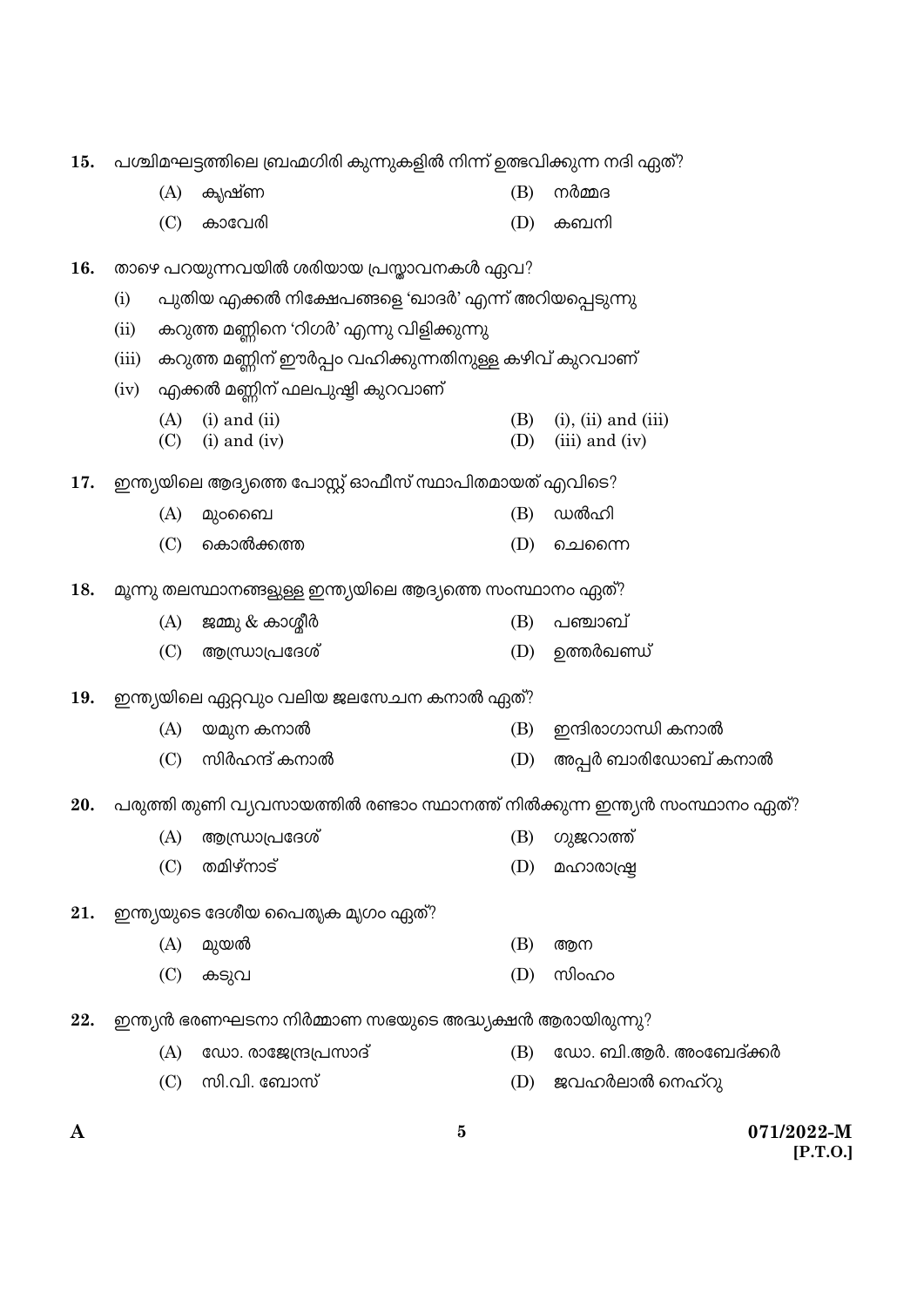|     | 071/2022-M | $\bf{6}$                                                                     |            |                             |
|-----|------------|------------------------------------------------------------------------------|------------|-----------------------------|
|     | (C)        | ഖിലാഫത്ത് സമരം                                                               | (D)        | ചമ്പാരൻ സത്യാഗ്രഹം          |
|     | (A)        | ക്വിറ്റ് ഇന്ത്യാ സമരം                                                        | (B)        | നിസ്സഹകരണ സമരം              |
|     |            | പ്രക്ഷോഭവുമായി ബന്ധപ്പെട്ടാണ്?                                               |            |                             |
| 31. |            | 'പ്രവർത്തിക്കുക അല്ലെങ്കിൽ മരിക്കുക' എന്ന മന്ത്രം ഗാന്ധിജി നൽകിയത് ഏത് ദേശീയ |            |                             |
|     | (C)        | ചൂഷണത്തിനെതിരെയുള്ള അവകാശം (D) സമത്വാവകാശം                                   |            |                             |
|     | (A)        | മത സ്വാതന്ത്ര്യത്തിനുള്ള അവകാശം                                              | (B)        | സ്വത്തവകാശം                 |
| 30. |            | ചുവടെ നൽകിയിരിക്കുന്നതിൽ ഏതാണ് മൗലികാവകാശങ്ങളിൽ ഉൾപ്പെടാത്തത്?               |            |                             |
|     |            |                                                                              |            |                             |
|     |            | (C) പോറ്റി ശ്രീരാമലു                                                         |            | (D) രവീന്ദ്രനാഥ ടാഗോർ       |
|     | (A)        | പിംഗലി വെങ്കയ്യ                                                              | (B)        | നങ്കുരുരി പ്രകാശം           |
| 29. |            | ഇന്ത്യയുടെ ദേശീയപതാക രൂപകല്പന ചെയ്ത വ്യക്തി ആരാണ്?                           |            |                             |
|     | (C)        | ജസ്റ്റീസ് എൻ.വി. രമണ                                                         | (D)        | ജസ്റ്റീസ് അരുൺ കുമാർ മിശ്ര  |
|     | (A)        | ജസ്റ്റീസ് കെ.ജി. ബാലകൃഷ്ണൻ                                                   |            | (B) ജസ്റ്റീസ് സിറിയക് ജോസഫ് |
| 28. |            | ദേശീയ മനുഷ്യാവകാശ കമ്മീഷൻ അദ്ധ്യക്ഷൻ ആരാണ്?                                  |            |                             |
|     |            |                                                                              |            |                             |
|     | (A)<br>(C) | 28<br>24                                                                     | (B)<br>(D) | 30<br>26                    |
| 27. |            | ഇന്ത്യയുടെ ദേശീയപതാകയിൽ കാണപ്പെടുന്ന അശോകചക്രത്തിൽ എത്ര ആരക്കാലുകൾ ഉണ്ട്?    |            |                             |
|     |            |                                                                              |            |                             |
|     | (C)        | V                                                                            | (D)        | III                         |
|     | (A)        | IV                                                                           | (B)        | <b>VIII</b>                 |
| 26. |            | ഇന്ത്യൻ ഭരണഘടനയിൽ ഏത് ഭാഗത്താണ് മൗലികാവകാശങ്ങൾ ഉൾപ്പെടുത്തിയിരിക്കുന്നത്?    |            |                             |
|     | (C)        | 2006                                                                         | (D)        | 2008                        |
|     | (A)        | 2005                                                                         | (B)        | 2007                        |
| 25. |            | വിവരാവകാശനിയമം പ്രാബല്യത്തിൽ വന്ന വർഷം ഏത്?                                  |            |                             |
|     | (C)        | അരബിൻന്ദോ                                                                    | (D)        | കബീർദാസ്                    |
|     | (A)        | രവീന്ദ്രനാഥ ടാഗോർ                                                            | (B)        | ബങ്കിം ചന്ദ്ര ചാറ്റർജി      |
| 24. |            | ഇന്ത്യയുടെ ദേശീയഗീതം രചിച്ചതാര്?                                             |            |                             |
|     | (C)        | 41                                                                           | (D)        | 42                          |
|     | (A)        | 43                                                                           | (B)        | 32                          |
| 23. |            | ഇന്ത്യൻ ഭരണഘടനയിൽ മൗലിക കടമകൾ ഉൾപ്പെടുത്തിയ ഭരണഘടനാ ഭേദഗതി ഏതാണ്?            |            |                             |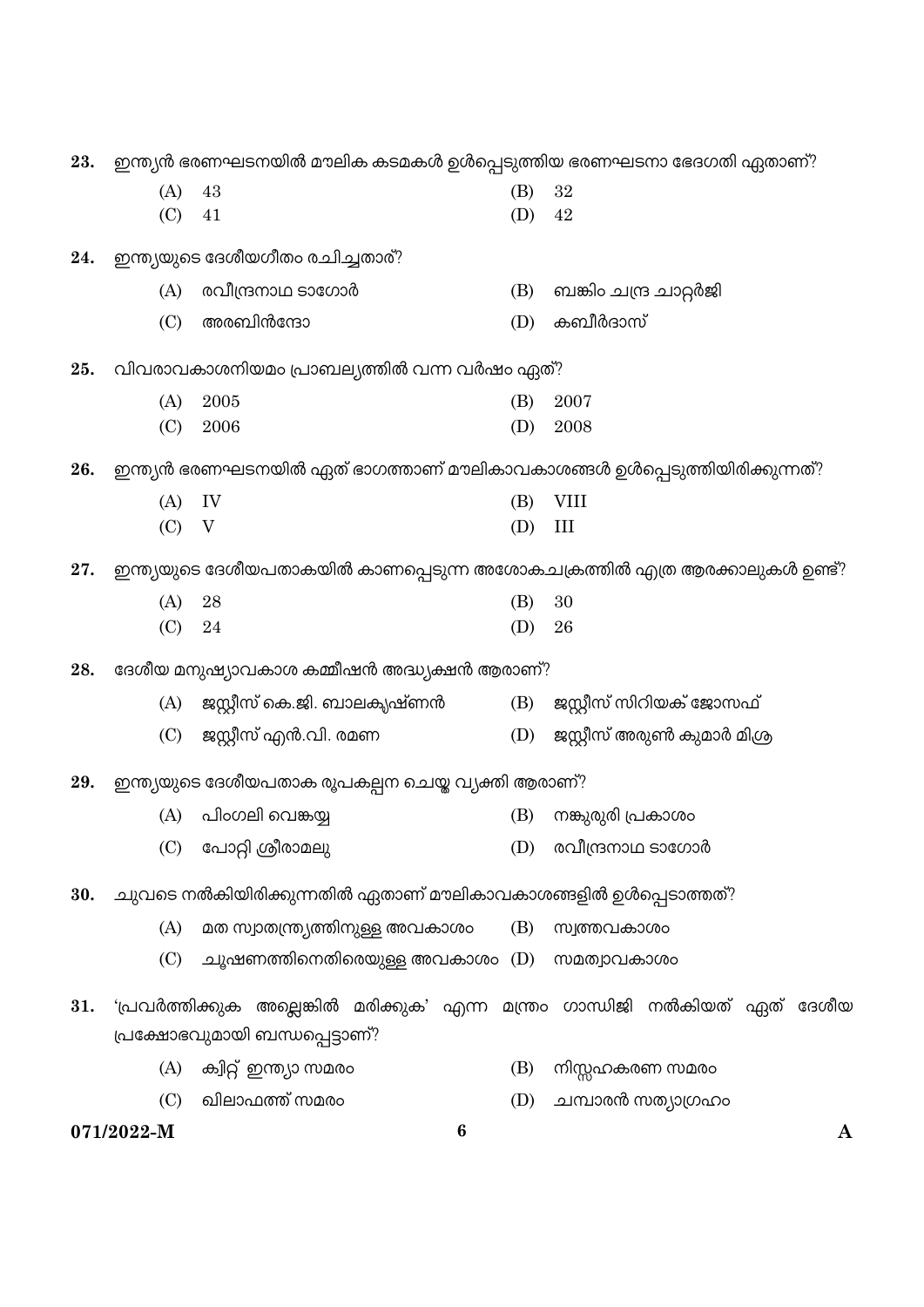| 32. | "നിങ്ങൾ        | എനിക്ക്                                                         |  |   |     | രക്തം തരൂ. ഞാൻ നിങ്ങൾക്ക് സ്വാതന്ത്ര്യം തരാം".                                       | ഇത് | ആരുടെ                  |
|-----|----------------|-----------------------------------------------------------------|--|---|-----|--------------------------------------------------------------------------------------|-----|------------------------|
|     | പ്രഖ്യാപനമാണ്? |                                                                 |  |   |     |                                                                                      |     |                        |
|     | (A)            | ഗാന്ധിജി                                                        |  |   | (B) | സർദാർ പട്ടേൽ                                                                         |     |                        |
|     | (C)            | സുഭാഷ് ചന്ദ്രബോസ്                                               |  |   | (D) | ഭഗത് സിംഗ്                                                                           |     |                        |
| 33. |                |                                                                 |  |   |     | ഗാന്ധിജി ദണ്ഡി കടപ്പുറത്ത് വച്ച് ഉപ്പ് കുറുക്കി നിയമലംഘന പ്രക്ഷോഭം ആരംഭിച്ചതെന്നാണ്? |     |                        |
|     | (A)            | 1930 മാർച്ച് 28                                                 |  |   | (B) | 1930 ഏപ്രിൽ 1                                                                        |     |                        |
|     | (C)            | $1930$ മാർച്ച് 6                                                |  |   | (D) | 1930 ഏപ്രിൽ 6                                                                        |     |                        |
| 34. |                | 'അതിർത്തി ഗാന്ധി' എന്നറിയപ്പെട്ടതാരാണ്?                         |  |   |     |                                                                                      |     |                        |
|     | (A)            | ഷൗക്കത്തലി                                                      |  |   | (B) | മൗലാന അബ്ദുൾ കലാം                                                                    |     |                        |
|     | (C)            | ഖാൻ അബ്ദുൾ ഖാഫർ ഖാൻ                                             |  |   | (D) | മുഹമ്മദാലി ജിന്ന                                                                     |     |                        |
| 35. |                | 'ക്വിറ്റ് ഇന്ത്യാ സമര നായിക' എന്ന് ഗാന്ധിജി  വിശേഷിപ്പിച്ചതാരെ? |  |   |     |                                                                                      |     |                        |
|     | (A)            | സുചേതാ കൃപലാനി                                                  |  |   | (B) | അമ്യത് കൗർ                                                                           |     |                        |
|     | (C)            | സരോജിനി നായിഡു                                                  |  |   | (D) | അരുണ അസഫലി                                                                           |     |                        |
| 36. |                |                                                                 |  |   |     | 'നാഗന്മാരുടെ റാണി' എന്ന് ജവഹർലാൽ നെഹ്റു വിശേഷിപ്പിച്ചത് ആരെയാണ്?                     |     |                        |
|     | (A)            | റാണി ഗൈഡിലിയു                                                   |  |   | (B) | റാണി ലക്ഷിഭായി                                                                       |     |                        |
|     | (C)            | കനക്സത ബറുവ                                                     |  |   | (D) | പർബതി ഗിരി                                                                           |     |                        |
| 37. |                |                                                                 |  |   |     | താഴെ കൊടുത്ത വ്യക്തികളിൽ മൂന്ന് വട്ടമേശ സമ്മേളനങ്ങളിലും പങ്കെടുത്തതാര്?              |     |                        |
|     | (A)            | ഗാന്ധിജി                                                        |  |   | (B) | ജവഹർലാൽ നെഹ്റു                                                                       |     |                        |
|     | (C)            | സർദാർ പട്ടേൽ                                                    |  |   | (D) | ബി.ആർ. അംബേദ്ക്കർ                                                                    |     |                        |
| 38. |                | പ്രതിഷേധസമരത്തിന് ഒത്തുചേർന്നത്?                                |  |   |     | ബ്രിട്ടീഷ് സർക്കാരിന്റെ ഏത് നിയമത്തിനെതിരായിരുന്നു ജനങ്ങൾ ജാലിയൻ വാലാബാഗിൽ           |     |                        |
|     | (A)            | സൈമൺ നിയമം                                                      |  |   | (B) | റൗലത്ത് നിയമം                                                                        |     |                        |
|     | (C)            | പിറ്റ്സ് ഇന്ത്യാ നിയമം                                          |  |   | (D) | ഇൽബർട്ട് നിയമം                                                                       |     |                        |
| 39. |                |                                                                 |  |   |     | 'വിധിയുമായി ഒരു കൂടിക്കാഴ്ച' ആരുടെ അവിസ്മരണീയമായ പ്രസംഗമായിരുന്നു?                   |     |                        |
|     | (A)            | സർദാർ പട്ടേൽ                                                    |  |   | (B) | എസ്. രാധാകൃഷ്ണൻ                                                                      |     |                        |
|     | (C)            | ജവഹർലാൽ നെഹ്റു                                                  |  |   | (D) | ഗാന്ധിജി                                                                             |     |                        |
| 40. |                | വധശിക്ഷ ഏറ്റുവാങ്ങിയ സ്വാതന്ത്ര്യസമര പോരാളി ആരായിരുന്നു?        |  |   |     | ജാലിയൻ വാലാബാഗ് കൂട്ടക്കൊലക്ക് നേതൃത്വം കൊടുത്ത മൈക്കിൾ ഒ ഡയറിനെ വധിച്ച്             |     |                        |
|     | (A)            | ചന്ദ്രശേഖർ ആസാദ്                                                |  |   | (B) | ഭഗത്സിംഗ്                                                                            |     |                        |
|     | (C)            | സൂര്യസെൻ                                                        |  |   | (D) | ഉദ്ദംസിംഗ്                                                                           |     |                        |
| A   |                |                                                                 |  | 7 |     |                                                                                      |     | 071/2022-M<br>[P.T.O.] |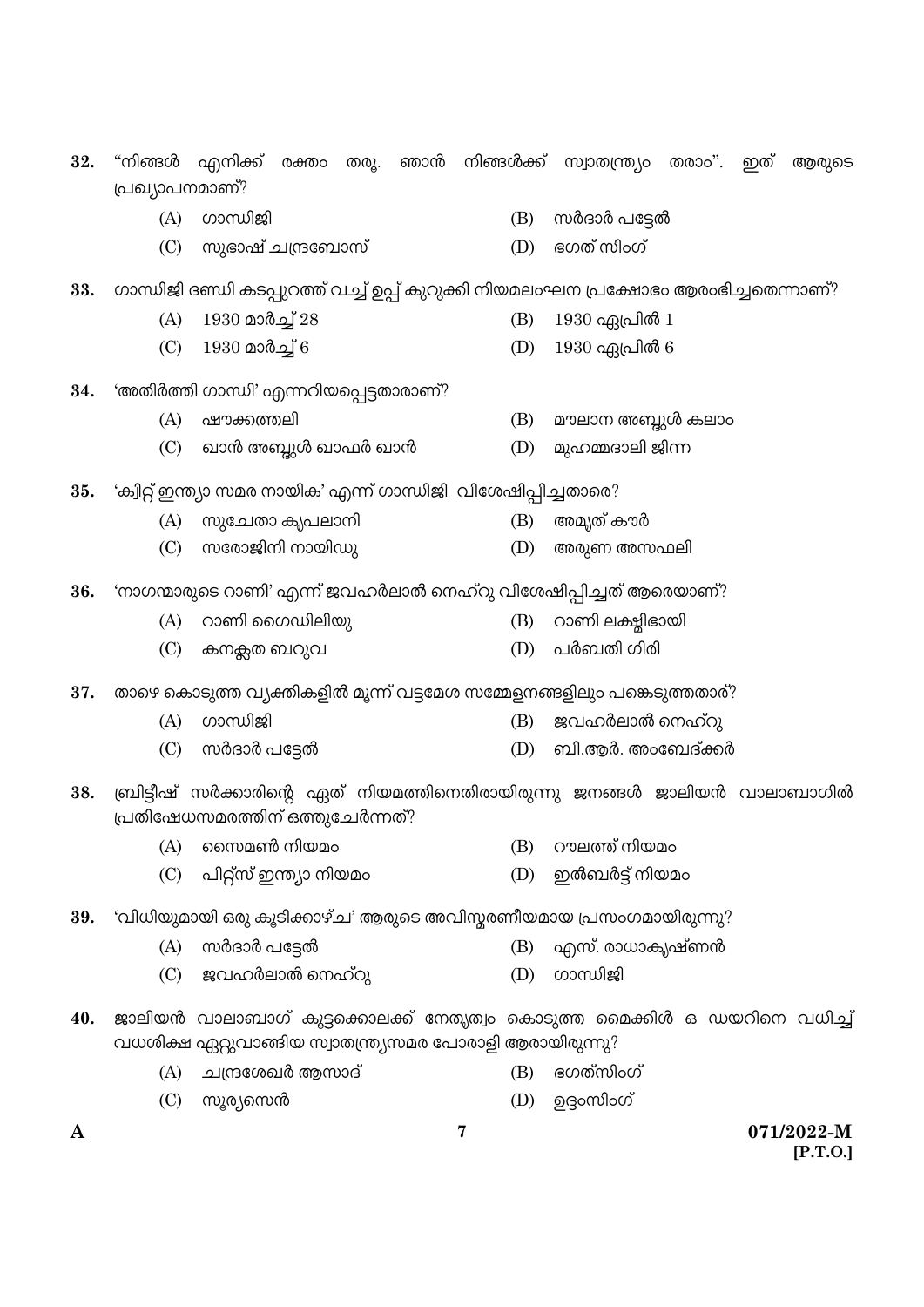| 41. | 'യക്ഷഗാനം' എന്ന കലാരൂപം ഏറ്റവും കൂടുതൽ പ്രചാരത്തിലുള്ള കേരളത്തിലെ ജില്ല ഏത്? |                                                                        |     |                                                                                 |  |  |
|-----|------------------------------------------------------------------------------|------------------------------------------------------------------------|-----|---------------------------------------------------------------------------------|--|--|
|     | (A)                                                                          | കണ്ണൂർ                                                                 | (B) | പാലക്കാട്                                                                       |  |  |
|     | (C)                                                                          | വയനാട്                                                                 | (D) | കാസർഗോഡ്                                                                        |  |  |
| 42. |                                                                              | സൈലന്റ്വാലി ദേശീയോദ്യാനം സ്ഥിതിചെയ്യുന്ന ജില്ല :                       |     |                                                                                 |  |  |
|     | (A)                                                                          | പാലക്കാട്                                                              | (B) | ഇടുക്കി                                                                         |  |  |
|     | (C)                                                                          | കോട്ടയം                                                                | (D) | പത്തനംതിട്ട                                                                     |  |  |
| 43. |                                                                              | കേരളത്തിലെ ഏറ്റവും വലിയ കായൽ ഏതാണ്?                                    |     |                                                                                 |  |  |
|     | (A)                                                                          | അഷ്ടമുടിക്കായൽ                                                         | (B) | ശാസ്താംകോട്ടക്കായൽ                                                              |  |  |
|     | (C)                                                                          | വേമ്പനാട് കായൽ                                                         | (D) | കായംകുളം കായൽ                                                                   |  |  |
| 44. |                                                                              |                                                                        |     | താഴെ കൊടുത്തവയിൽ നിന്നും കിഴക്കോട്ടൊഴുകുന്ന കേരളത്തിലെ നദി ഏതെന്ന് കണ്ടെത്തുക : |  |  |
|     | (A)                                                                          | കല്ലടയാർ                                                               | (B) | പാമ്പാർ                                                                         |  |  |
|     | (C)                                                                          | കരമനയാർ                                                                | (D) | മണിമലയാർ                                                                        |  |  |
| 45. |                                                                              | കേരളത്തിലെ ഏറ്റവും വലിയ ജലവൈദ്യുത പദ്ധതി ഏതാണ്?                        |     |                                                                                 |  |  |
|     | (A)                                                                          | നേര്യമംഗലം                                                             | (B) | കല്ലട                                                                           |  |  |
|     | (C)                                                                          | ഇടുക്കി                                                                | (D) | കുറ്റ്യാടി                                                                      |  |  |
| 46. |                                                                              | കേരളത്തിന്റെ ഔദ്യോഗിക പക്ഷി ഏതാണ്?                                     |     |                                                                                 |  |  |
|     | (A)                                                                          | മയിൽ                                                                   | (B) | മൈന                                                                             |  |  |
|     | (C)                                                                          | പരുന്ത്                                                                | (D) | മലമുഴക്കി വേഴാമ്പൽ                                                              |  |  |
| 47. |                                                                              | പ്രാചീന തമിഴകത്തിലെ തിണകളിൽ ഒന്നായ നെയ്തൽ ഏത് തരത്തിലുള്ള ഭൂവിഭാഗമാണ്? |     |                                                                                 |  |  |
|     | (A)                                                                          | തീരപ്രദേശം                                                             | (B) | പുൽമേട്                                                                         |  |  |
|     | (C)                                                                          | വരണ്ട പ്രദേശം                                                          | (D) | മലയോരങ്ങൾ                                                                       |  |  |
| 48. |                                                                              | കൊടുങ്ങരപ്പള്ളം പുഴ ഏത് പ്രദേശവുമായി ബന്ധപ്പെട്ടിരിക്കുന്നു?           |     |                                                                                 |  |  |
|     | (A)                                                                          | തിരുനെല്ലി                                                             | (B) | അട്ടപ്പാടി                                                                      |  |  |
|     | (C)                                                                          | അടിമാലി                                                                | (D) | കുമരകാ                                                                          |  |  |
| 49. |                                                                              | കേരളത്തിലെ ഏറ്റവും ചെറിയ ജില്ല ഏത്?                                    |     |                                                                                 |  |  |
|     | (A)                                                                          | വയനാട്                                                                 | (B) | കോട്ടയം                                                                         |  |  |
|     | (C)                                                                          | ആലപ്പുഴ                                                                | (D) | പത്തനംതിട്ട                                                                     |  |  |
| 50. |                                                                              | ഭാരത സർക്കാറിന്റെ ദ്രോണാചാര്യ പുരസ്ക്കാരം നേടിയ ആദ്യ മലയാളി ആര്?       |     |                                                                                 |  |  |
|     | (A)                                                                          | ഒ.എം. നമ്പ്യാർ                                                         | (B) | കെ.പി. തോമസ്                                                                    |  |  |
|     | (C)                                                                          | എ.കെ. കുട്ടി                                                           | (D) | എസ്. പ്രദീപ് കുമാർ                                                              |  |  |

 $\mathbf{A}$ 

 $\bf{8}$ 

071/2022-M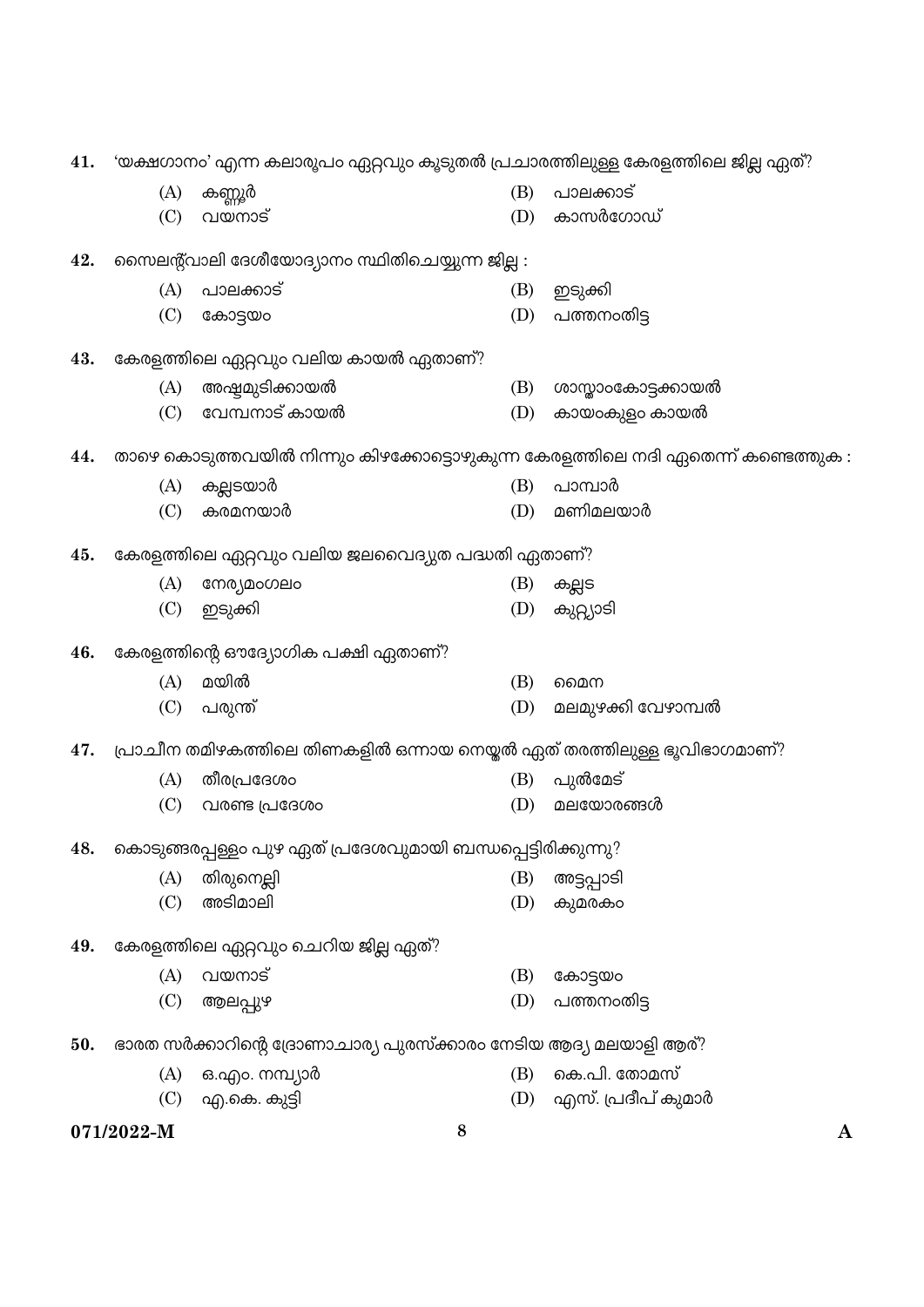| 51. | 'ആത്മോപദേശശതക'ത്തിന്റെ കർത്താവ് ആര്? |                                                           |                  |     |                                                                                  |
|-----|--------------------------------------|-----------------------------------------------------------|------------------|-----|----------------------------------------------------------------------------------|
|     | (A)                                  | ചട്ടമ്പി സ്വാമികൾ                                         |                  | (B) | വിവേകാനന്ദ സ്വാമികൾ                                                              |
|     | (C)                                  | കുമാരനാശാൻ                                                |                  | (D) | ശ്രീനാരായണഗുരു                                                                   |
| 52. | കന്യാകുമാരിയിലെ                      |                                                           |                  |     | ശാസ്താംകോയിലിൽ ജനിച്ച കേരളത്തിന്റെ സാമൂഹ്യപരിഷ്കർത്താവ്                          |
|     | ആരായിരുന്നു?                         |                                                           |                  |     |                                                                                  |
|     | (A)                                  | പെരിയോർ                                                   |                  | (B) | ആനന്ദതീർത്ഥൻ                                                                     |
|     | (C)                                  | വൈകുണ്ഠസ്വാമികൾ                                           |                  | (D) | ബ്രഹ്മാനന്ദ ശിവയോഗി                                                              |
| 53. |                                      | 'ആത്മവിദ്യാസംഘം' സ്ഥാപിച്ചതാര്?                           |                  |     |                                                                                  |
|     | (A)                                  | സഹോദരൻ അയ്യപ്പൻ                                           |                  | (B) | ആഗമാനന്ദൻ                                                                        |
|     | (C)                                  | പള്ളത്തു രാമൻ                                             |                  | (D) | വാഗ്ഭടാനന്ദൻ                                                                     |
| 54. |                                      | സ്വദേശാഭിമാനി പത്രത്തിന്റെ സ്ഥാപകൻ ആരായിരുന്നു?           |                  |     |                                                                                  |
|     | (A)                                  | രാമകൃഷ്ണപിള്ള                                             |                  | (B) | വക്കം അബ്ദുൾ ഖാദർ മൗലവി                                                          |
|     | (C)                                  | കെ.പി. കേശവമേനോൻ                                          |                  | (D) | സി.വി. കുഞ്ഞിരാമൻ                                                                |
| 55. |                                      | 'പ്രത്യക്ഷ രക്ഷ ദൈവ സഭ' സ്ഥാപിച്ച സാമൂഹ്യപരിഷ്കർത്താവാര്? |                  |     |                                                                                  |
|     | (A)                                  | പണ്ഡിറ്റ് കറുപ്പൻ                                         |                  | (B) | അയ്യത്താൻ ഗോപാലൻ                                                                 |
|     |                                      | (C) പി. പൽപ്പു                                            |                  | (D) | പൊയ്കയിൽ കുമാരഗുരു                                                               |
| 56. |                                      | പരിഷ്കർത്താവ് ആര്?                                        |                  |     | വൈക്കം സത്യാഗ്രഹവുമായി ബന്ധപ്പെട്ട് സവർണ്ണ ജാഥയ്ക്ക് നേതൃത്വം കൊടുത്ത സാമൂഹ്യ    |
|     | (A)                                  | എ.കെ. ഗോപാലൻ                                              |                  | (B) | കെ. കേളപ്പൻ                                                                      |
|     | (C)                                  | ടി.കെ. മാധവൻ                                              |                  | (D) | മന്നത്ത് പത്മനാഭൻ                                                                |
| 57. | മലയാളി :                             |                                                           |                  |     | ഇന്ത്യൻ നാഷണൽ ആർമിയിൽ ചേർന്ന് പോരാടിയതിന് ബ്രിട്ടീഷ് സർക്കാർ തൂക്കിലേറ്റിയ       |
|     |                                      | (A) ക്യാപ്റ്റൻ ലക്ഷ്ലി                                    |                  | (B) | ചമ്പകരാമൻ                                                                        |
|     | (C)                                  | വക്കം അബ്ദുൾ ഖാദർ                                         |                  | (D) | എൻ. പരമേശ്വരൻ നായർ                                                               |
| 58. |                                      |                                                           |                  |     | വില്ലുവണ്ടിയിൽ സഞ്ചരിച്ച് ചരിത്രം സൃഷ്ടിച്ച കേരളത്തിന്റെ സാമൂഹ്യപരിഷ്കർത്താവാര്? |
|     | (A)                                  | രാരിച്ചൻ മൂപ്പൻ                                           |                  | (B) | അയ്യങ്കാളി                                                                       |
|     |                                      | $(C)$ കെ.പി. വള്ളോൻ                                       |                  | (D) | നീലകണ്ഠൻ ചാന്നാൻ                                                                 |
| A   |                                      |                                                           | $\boldsymbol{9}$ |     | 071/2022-M<br>[P.T.O.]                                                           |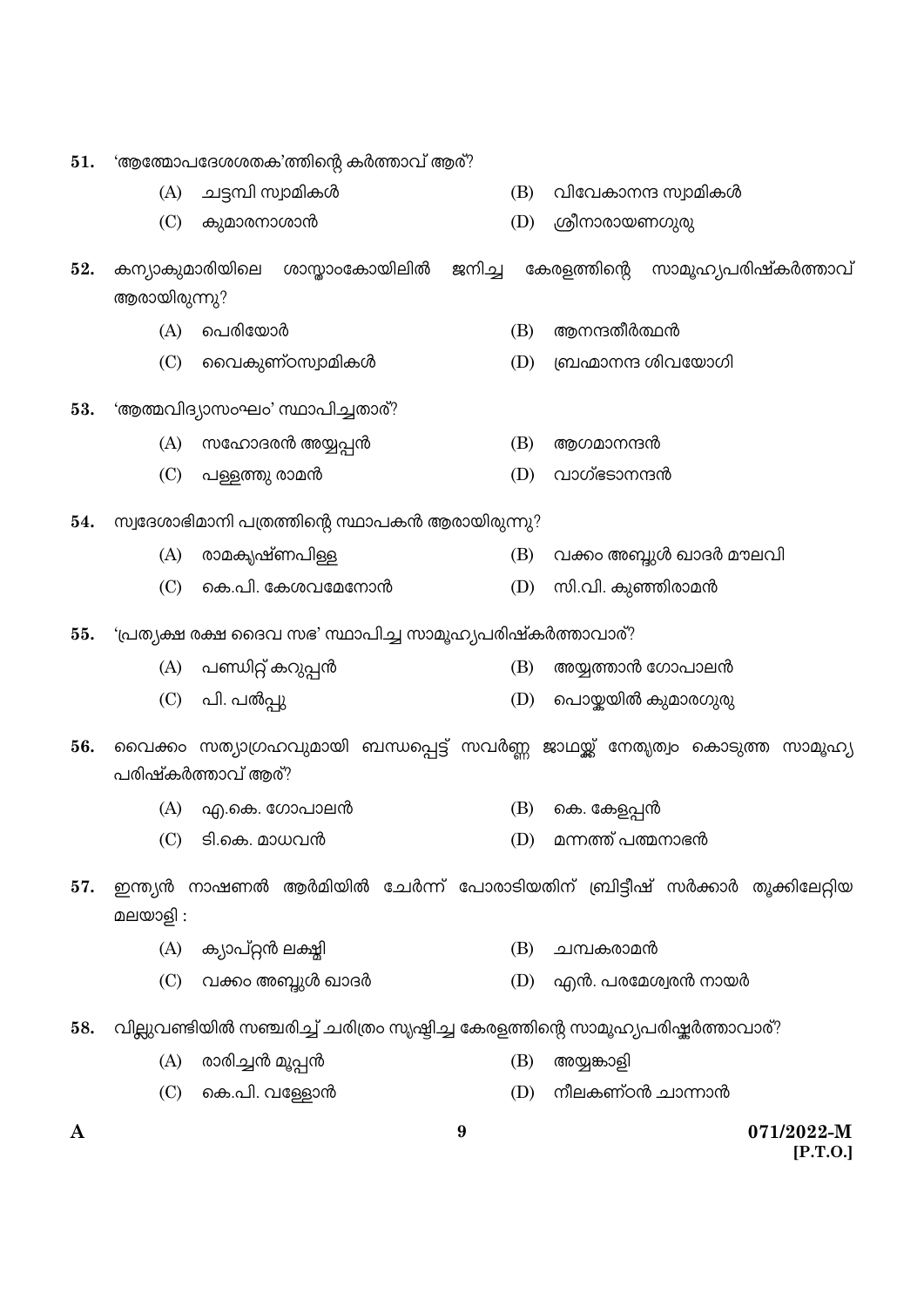| 'അടുക്കളയിൽ നിന്ന് അരങ്ങന്തേക്ക്' എന്ന നാടകം രചിച്ചതാര്?<br>59. |                                              |                                                                    |           |                                    |  |  |  |  |  |  |
|-----------------------------------------------------------------|----------------------------------------------|--------------------------------------------------------------------|-----------|------------------------------------|--|--|--|--|--|--|
|                                                                 | (A)                                          | വി.ടി. ഭട്ടതിരിപ്പാട്                                              | (B)       | പ്രേറജി                            |  |  |  |  |  |  |
|                                                                 |                                              | $(C)$ എം.ആർ. ഭട്ടതിരി                                              | (D)       | തോപ്പിൽ ഭാസി                       |  |  |  |  |  |  |
| 60.                                                             | 'വേദാധികാര നിരൂപണം' എന്ന ഗ്രന്ഥം രചിച്ചതാര്? |                                                                    |           |                                    |  |  |  |  |  |  |
|                                                                 | (A)                                          | ശ്രീനാരായണഗുരു                                                     | (B)       | ചട്ടമ്പിസ്വാമികൾ                   |  |  |  |  |  |  |
|                                                                 | (C)                                          | ഉള്ളൂർ                                                             | (D)       | നടരാജഗുരു                          |  |  |  |  |  |  |
| 61.                                                             |                                              | രക്തത്തിലെ പഞ്ചസാരയുടെ അളവിനെ നിയന്ത്രിക്കാൻ സഹായിക്കുന്ന ഹോർമോൺ : |           |                                    |  |  |  |  |  |  |
|                                                                 | (A)                                          | മെലറ്റോണിൻ                                                         | (B)       | ഇൻസുലിൻ                            |  |  |  |  |  |  |
|                                                                 | (C)                                          | ഗ്ലൂക്കോൺ                                                          | (D)       | അഡ്രിനാലിൻ                         |  |  |  |  |  |  |
| 62.                                                             |                                              | സർവ്വിക ദാതാവ് എന്നറിയപ്പെടുന്ന രക്തഗ്രൂപ്പ് :                     |           |                                    |  |  |  |  |  |  |
|                                                                 |                                              | (A) $AB \left[\omega_{\alpha}A\right]$                             | (B)       | $O \left( \omega_{\delta} \right)$ |  |  |  |  |  |  |
|                                                                 |                                              | (C) $A \left[\begin{array}{cc} O & \Omega \end{array}\right]$      | (D)       | $B \omega$ റ്റ്വ്                  |  |  |  |  |  |  |
| 63.                                                             | വൈഡൽ ടെസ്റ്റ് ഏത് രോഗവുമായി ബന്ധപ്പെട്ടതാണ്? |                                                                    |           |                                    |  |  |  |  |  |  |
|                                                                 | (A)                                          | ടൈഫോയ്ഡ്                                                           | (B)       | പ്ലേഗ്                             |  |  |  |  |  |  |
|                                                                 | (C)                                          | കുഷ്ഠം                                                             | (D)       | ക്ഷയം                              |  |  |  |  |  |  |
| 64.                                                             |                                              | മനുഷ്യശരീരത്തിലെ വാരിയെല്ലിൽ എത്ര അസ്ഥികളുണ്ട്?                    |           |                                    |  |  |  |  |  |  |
|                                                                 | (A)                                          | 22                                                                 | (B)       | 30                                 |  |  |  |  |  |  |
|                                                                 | (C)                                          | 24                                                                 | (D)       | 12                                 |  |  |  |  |  |  |
| 65.                                                             |                                              | ശരീരത്തിലെ കാൽസ്യം ആഗിരണത്തെ ഉത്തേജിപ്പിക്കുന്ന ജീവകം :            |           |                                    |  |  |  |  |  |  |
|                                                                 |                                              | $(A)$ ജീവകം 'എ'                                                    | (B)       | ജീവകം 'ഡി'                         |  |  |  |  |  |  |
|                                                                 |                                              | $(C)$ ജീവകം 'സി'                                                   |           | (D) ജീവകം $\omega$ 'ഇ'             |  |  |  |  |  |  |
| 66.                                                             |                                              | കുടിവെള്ളമായി ഉപയോഗിക്കുന്ന വെള്ളത്തിന്റെ pH മൂല്യം എത്രയാണ്?      |           |                                    |  |  |  |  |  |  |
|                                                                 | (A)                                          | $6.0 - 8.0$                                                        | (B)       | $6.5 - 8.0$                        |  |  |  |  |  |  |
|                                                                 | (C)                                          | $6.5 - 7.5$                                                        | (D)       | $7.0 - 7.5$                        |  |  |  |  |  |  |
| 67.                                                             |                                              | വാസസ്ഥലത്തിനായി<br>മറ്റ്<br>മാത്രം                                 | സസ്യങ്ങളെ | ആശ്രയിക്കുന്ന<br>സസ്യങ്ങൾ<br>ഏത്   |  |  |  |  |  |  |
|                                                                 |                                              | വിഭാഗത്തിൽപ്പെടുന്നു?                                              |           |                                    |  |  |  |  |  |  |
|                                                                 | (A)                                          | പരാദസസ്യങ്ങൾ                                                       | (B)       | എപ്പിഫൈറ്റുകൾ                      |  |  |  |  |  |  |
|                                                                 | (C)                                          | ശവോപജീവികൾ                                                         | (D)       | ആരോഹികൾ                            |  |  |  |  |  |  |

071/2022-M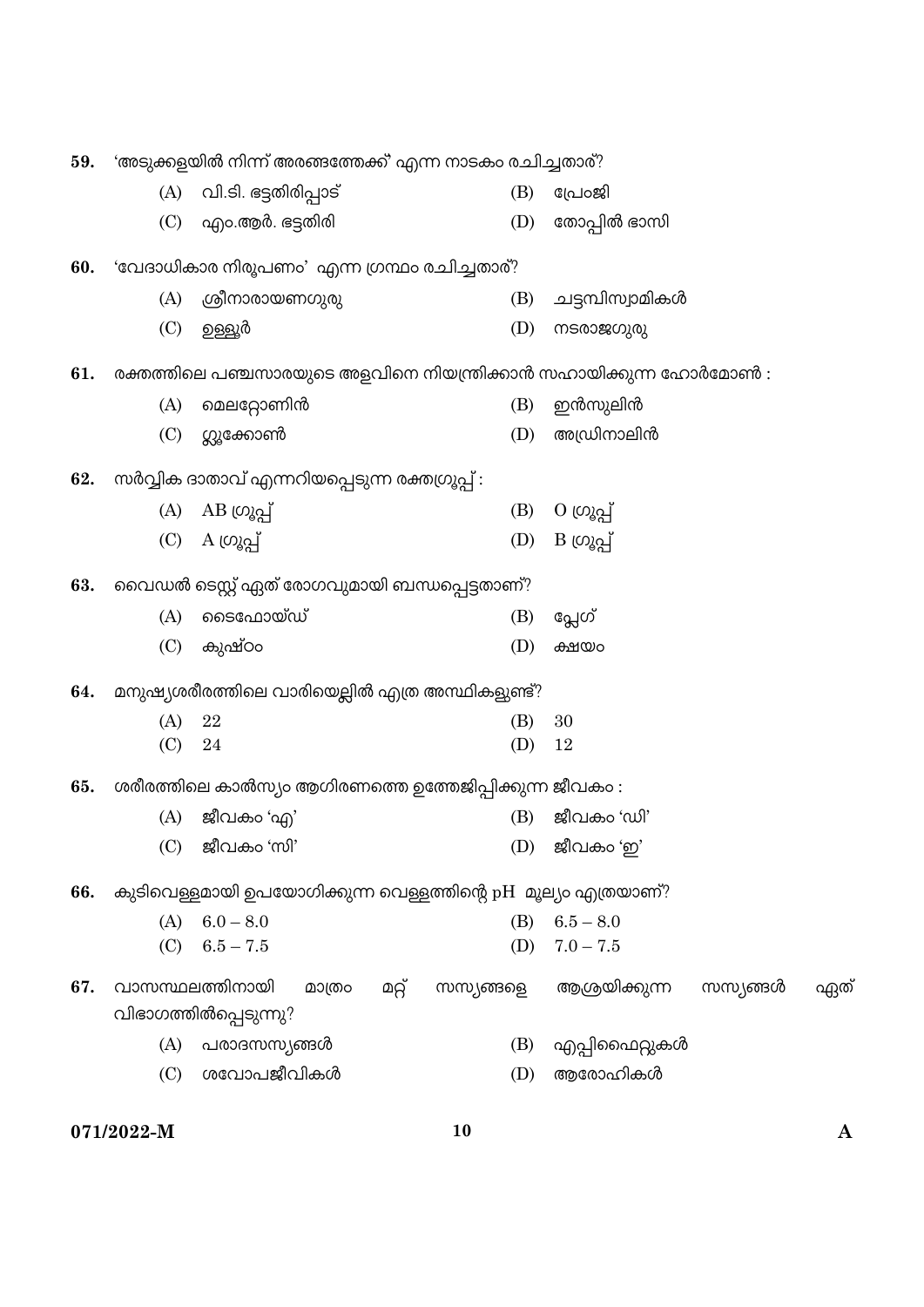- ഭൂകാണ്ഡത്തിന് ഉദാഹരണമാണ് : 68.
	- (A) ഉരുളക്കിഴങ്ങ് (B) മധുരക്കിഴങ്ങ്
	- (C) മരച്ചീനി  $(D)$  കാരറ്റ്
- പയറ് വർഗ്ഗത്തിൽ ഉൾപ്പെടാത്ത വിത്തിനം ഏതാണ്? 69.
	- $(A)$  ഹരിത  $(B)$ ജോതിക
	- $(C)$ ലോല  $(D)$ മാലിക
- 'ചന്ദ്രശങ്കര' എന്ന സങ്കരയിനം തെങ്ങ് ഏത് ഇനങ്ങളിൽ നിന്നാണ് വികസിപ്പിച്ചെടുത്തത്? 70.
	- $(A)$  ലക്ഷദ്വീപ് ഓർഡിനറി $\times$  ചാവക്കാട് ഓറഞ്ച്
	- $(B)$  ചാവക്കാട് ഓറഞ്ച്  $\times$  വെസ്റ്റ്കോസ്റ്റ് ടോൾ
	- $(C)$  ലക്ഷദീപ് ഓർഡിനറി  $\times$  ഗംഗബോന്തം
	- (D) ഗംഗബോന്തം  $\times$  ചാവക്കാട് ഓറഞ്ച്
- താഴെ തന്നിരിക്കുന്ന ജോഡികളിൽ ഐസോടോപ്പുകൾ ഏതെല്ലാം? 71.
	- ${}^{3}_{1}H, {}^{3}_{2}He$  $(i)$
	- $^{12}_{6}C,~^{13}_{6}C$  $(ii)$
	- (iii)  ${}^{2}_{1}H, {}^{4}_{2}He$
	- (iv)  ${}^{2}_{1}H, {}^{3}_{1}H$ 
		- (A)  $(iii)$  മാത്രം (B)  $(ii)$ ,  $(iv)$  എന്നിവ  $(C)$  (i) മാത്രം (D) (i), (iii) എന്നിവ
- 'ബോക്സൈറ്റ്' എന്നത് ഏത് ലോഹത്തിന്റെ അയിരാണ്? 72.
	- $(A)$  അലുമിനിയം  $(B)$ ചെമ്പ്
	- സിങ്ക്  $(C)$  ഇരുമ്പ് (D)
- മൂലകങ്ങളെ അവയുടെ ആറ്റോമിക നമ്പറിന്റെ അടിസ്ഥാനത്തിൽ ആദ്യമായി വർഗ്ഗീകരണം 73. നടത്തിയ ശാസ്ത്രജ്ഞൻ ആര്?
	- $(A)$  ലാവോസിയർ (B) മെൻഡലിയേവ്
	- $(C)$ മോസ്ലി (D) റുഥർഫോർഡ്
- ഒരു ജല തന്മാത്രയിലെ ആകെ ആറ്റങ്ങളുടെ എണ്ണം : 74.

| $(A)$ 4 | (B) 2   |  |
|---------|---------|--|
| $(C)$ 3 | $(D)$ 1 |  |

11

071/2022-M  $[P.T.0.]$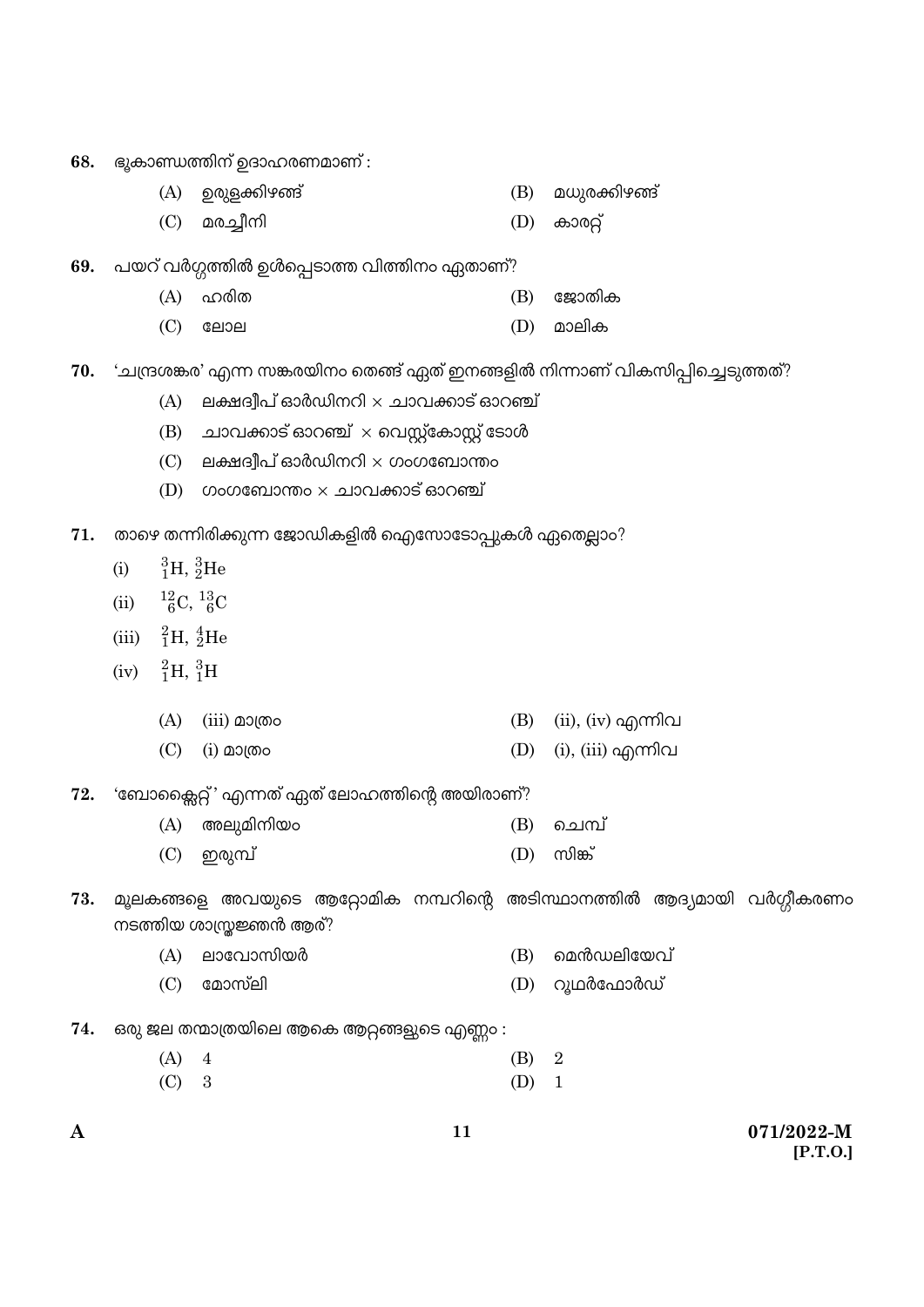| 75. | 'ബേക്കിംഗ് സോഡ' എന്ന പദാർത്ഥത്തിന്റെ രാസസൂത്രം ഏതാണ്? |                                                                   |     |                                                                                       |  |  |
|-----|-------------------------------------------------------|-------------------------------------------------------------------|-----|---------------------------------------------------------------------------------------|--|--|
|     | (A)                                                   | Na <sub>2</sub> CO <sub>3</sub>                                   | (B) | NaHCO <sub>3</sub>                                                                    |  |  |
|     | (C)                                                   | NaNO <sub>2</sub>                                                 | (D) | <b>NaOH</b>                                                                           |  |  |
| 76. |                                                       | ഊർജ്ജത്തിന്റെ ഡൈമെൻഷണൽ സമവാക്യം എന്താണ്?                          |     |                                                                                       |  |  |
|     | (A)                                                   | $[MLT^{-2}]$                                                      | (B) | $[ML^2T^{-2}]$                                                                        |  |  |
|     | (C)                                                   | $\mathrm{[ML}^2\mathrm{T}^{-3}]$                                  | (D) | $[LT^{-2}]$                                                                           |  |  |
| 77. |                                                       | ഫാരൻഹീറ്റ് താപനില സ്കെയിലിൽ ജലത്തിന്റെ തിളനില എത്ര?               |     |                                                                                       |  |  |
|     | (A)                                                   | $212^{\circ}$ F                                                   | (B) | $202^{\circ}$ F                                                                       |  |  |
|     | (C)                                                   | $180^\circ$ F                                                     | (D) | $222^{\circ}$ F                                                                       |  |  |
| 78. |                                                       |                                                                   |     | താഴെ കൊടുത്തിരിക്കുന്നവയിൽ ഏറ്റവും കൂടുതൽ വിശിഷ്ട താപധാരിതയുള്ളത് തിരഞ്ഞെടുക്കുക :    |  |  |
|     | (A)                                                   | വായു                                                              | (B) | മെർക്കുറി                                                                             |  |  |
|     | (C)                                                   | 贸elo                                                              | (D) | മെഥനോൾ                                                                                |  |  |
| 79. |                                                       | പ്രകൃതിയിലെ അടിസ്ഥാന ബലങ്ങളിൽ ഏറ്റവും ശക്തി കുറഞ്ഞത് ————————     |     | – ആണ്.                                                                                |  |  |
|     | (A)                                                   | ഗുരുത്വബലം                                                        | (B) | ക്ഷീണ ആണവബലം                                                                          |  |  |
|     | (C)                                                   | പ്രബല ആണവബലം                                                      | (D) | വൈദ്യുത കാന്തികബലം                                                                    |  |  |
| 80. |                                                       | മനുഷ്യന്റെ ശ്രവണപരിധി:                                            |     |                                                                                       |  |  |
|     |                                                       | (A) $2 Hz - 20 kHz$                                               | (B) | $20 \text{ Hz} - 2000 \text{ Hz}$                                                     |  |  |
|     | (C)                                                   | $2 Hz - 200 kHz$                                                  | (D) | $20 \text{ Hz} - 20000 \text{ Hz}$                                                    |  |  |
| 81. |                                                       | ഒരു ലക്ഷത്തിൽ എത്ര 1000 ഉണ്ട്?                                    |     |                                                                                       |  |  |
|     | (A)                                                   | 10                                                                | (B) | 100                                                                                   |  |  |
|     | (C)                                                   | $\mathbf{1}$                                                      | (D) | 1000                                                                                  |  |  |
| 82. | $40 - 8 \div 2 \times 3 =$                            |                                                                   |     |                                                                                       |  |  |
|     | (A)                                                   | 48                                                                | (B) | 38                                                                                    |  |  |
|     | (C)                                                   | 28                                                                | (D) | 18                                                                                    |  |  |
| 83. |                                                       | 8 A.M. ന് കത്തിയെങ്കിൽ, വീണ്ടും എപ്പോൾ അവ ഒരുമിച്ച് പ്രകാശിക്കും? |     | മൂന്നു ബൾബുകൾ യഥാക്രമം 3, 4, 5  മിനുട്ടുകൾ ഇടവിട്ട് പ്രകാശിക്കും. അവയെല്ലാം ഒരുമിച്ച് |  |  |
|     | (A)                                                   | 8.30 A.M.                                                         | (B) | 8.35 A.M.                                                                             |  |  |
|     | (C)                                                   | 9.15 A.M.                                                         | (D) | 9 A.M.                                                                                |  |  |
| 84. |                                                       | $2, 4, 6$ എന്നീ സംഖ്യകളുടെ ഉ.സാ.ഘ. ഏത്?                           |     |                                                                                       |  |  |
|     | (A)                                                   | $\overline{2}$                                                    | (B) | $\overline{4}$                                                                        |  |  |
|     | (C)                                                   | 6                                                                 | (D) | $\mathbf{1}$                                                                          |  |  |
|     | 071/2022-M                                            |                                                                   | 12  | A                                                                                     |  |  |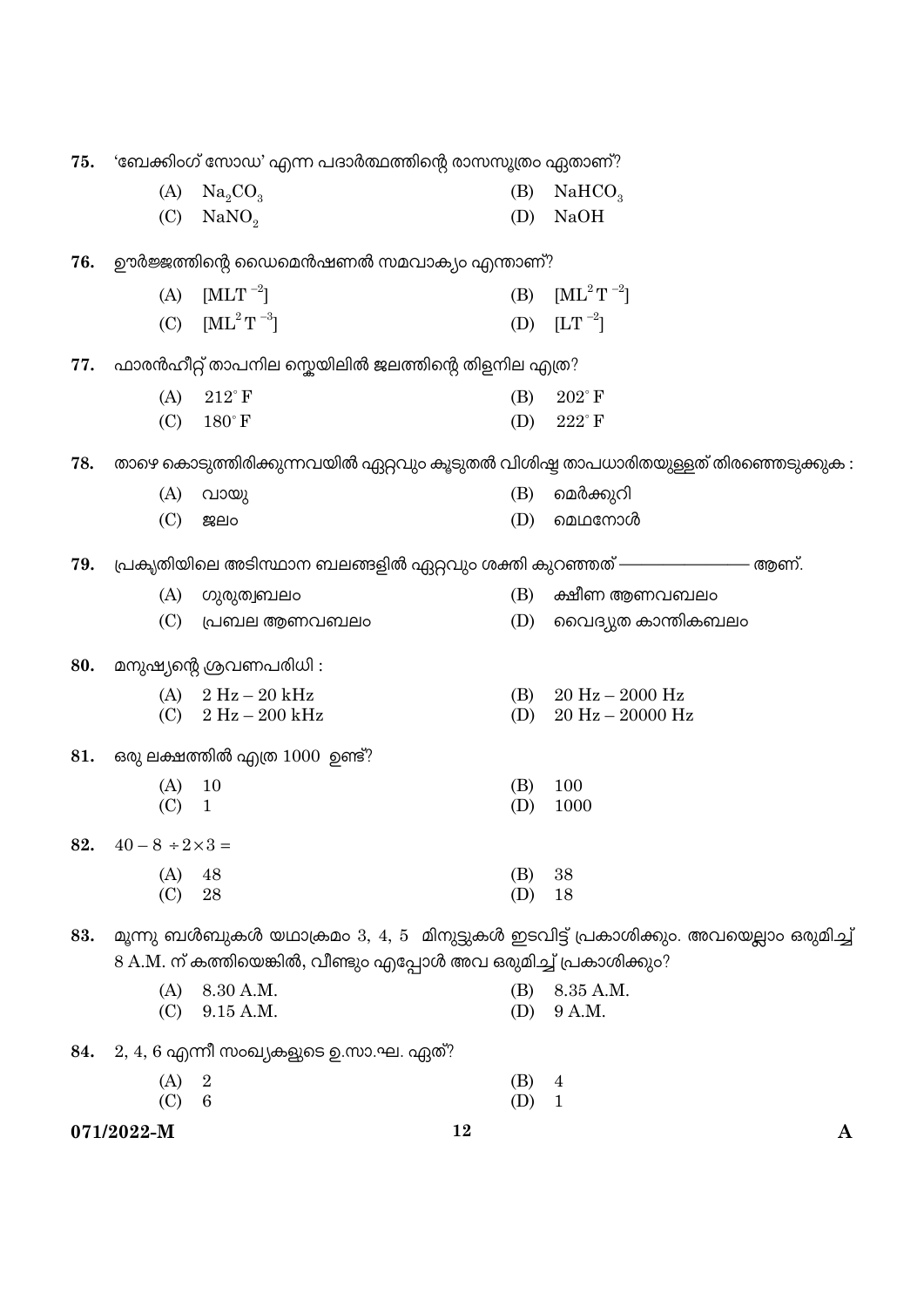| A   |                        |                                                              | 13         | 071/2022-M                                                                                                 |
|-----|------------------------|--------------------------------------------------------------|------------|------------------------------------------------------------------------------------------------------------|
|     | (C)                    | 14                                                           | (D)        | 16                                                                                                         |
|     | (A)                    | $12\,$                                                       | (B)        | 15                                                                                                         |
|     | $1, 2, 4, 7, 11, \_\_$ |                                                              |            |                                                                                                            |
| 92. |                        | ശ്രേണിയിലെ അടുത്ത സംഖ്യ ഏത്?                                 |            |                                                                                                            |
|     | (C)                    | 0.4                                                          | (D)        | 1.2                                                                                                        |
|     | (A)                    | 7                                                            | (B)        | 7.6                                                                                                        |
|     | വില :                  |                                                              |            |                                                                                                            |
| 91. |                        |                                                              |            | + എന്നാൽ $\times$ , - എന്നാൽ ÷, $\times$ എന്നാൽ +, ÷ എന്നാൽ - ഉം ആയാൽ $12-3 \times 4+2 \div 5$ ന്റെ        |
|     |                        | $(C)$ 8 സെക്കന്റ്                                            |            | $(D)$ 6 സെക്കന്റ്                                                                                          |
|     | (A)                    | $12$ സെക്കന്റ്                                               | (B)        | $10 \text{ }\mathrm{m}$ ക്കന്റ്                                                                            |
|     |                        | 180 മീറ്റർ നീളമുള്ള ഒരു പാലം കടന്നുപോകാൻ എത്ര സമയം എടുക്കും? |            |                                                                                                            |
| 90. |                        |                                                              |            | $120$ മീറ്റർ നീളമുള്ള തീവണ്ടി $108$ കി.മീ./മണിക്കൂർ വേഗത്തിൽ സഞ്ചരിക്കുന്നു. ഈ തീവണ്ടി                     |
|     |                        |                                                              |            |                                                                                                            |
|     | (C)                    | 855                                                          | (D)        | 850                                                                                                        |
|     | (A)                    | 105                                                          | (B)        | 805                                                                                                        |
|     | രൂപയ്ക്ക് വിൽക്കണം?    |                                                              |            |                                                                                                            |
| 89. |                        |                                                              |            | $750$ രൂപയ്ക്ക് വാങ്ങിയ ഒരു സാധനം വിൽക്കുമ്പോൾ $14\%$ ലാഭം കിട്ടണമെങ്കിൽ ആ സാധനം എത്ര                      |
|     | (C)                    | 49                                                           | (D)        | 47                                                                                                         |
|     | (A)                    | 50                                                           | (B)        | 48                                                                                                         |
|     |                        | പുതുതായി വന്ന ആളുടെ പ്രായം എത്ര വയസ്സാണ്?                    |            | പകരം മറ്റൊരാൾ ജോലിക്കു വന്നപ്പോൾ ജോലിക്കാരുടെ ശരാശരി വയസ്സ് 1 കൂടി. എങ്കിൽ                                 |
| 88. |                        |                                                              |            | ഒരു സ്ഥാപനത്തിൽ 15 ജോലിക്കാരുണ്ട്. അതിൽ നിന്നും 32 വയസ്സുള്ള ഒരാൾ സ്ഥലം മാറിപ്പോയി.                        |
|     |                        |                                                              |            |                                                                                                            |
|     | (A)<br>(C)             | 1225<br>6724                                                 | (B)<br>(D) | 2502<br>3721                                                                                               |
| 87. |                        |                                                              |            | ചുവടെ കൊടുത്തിട്ടുള്ള സംഖ്യകളിൽ പൂർണ്ണവർഗ്ഗസംഖ്യയാകാൻ സാധ്യത ഇല്ലാത്തത് ഏത്?                               |
|     |                        |                                                              |            |                                                                                                            |
|     | (C)                    | 31.207                                                       | (D)        | 31.027                                                                                                     |
|     | (A)                    | $18.793$ നോട് ഏതു സംഖ്യ കൂട്ടിയാൽ $50\,$ കിട്ടും?<br>31.702  | (B)        | 32.107                                                                                                     |
| 86. |                        |                                                              |            |                                                                                                            |
|     | (C)                    | 30                                                           |            |                                                                                                            |
|     |                        |                                                              |            | (B) $27\frac{1}{4}$<br>(D) $35\frac{1}{4}$                                                                 |
|     | (A)                    | $35\,$                                                       |            |                                                                                                            |
| 85. |                        |                                                              |            | നീളം $3\frac{3}{4}$ മീറ്ററും, വീതി $9\frac{1}{3}$ മീറ്ററും ആയ ചതുരത്തിന്റെ പരപ്പളവ് എത്ര ചതുരശ്രമീറ്ററാണ്? |
|     |                        |                                                              |            |                                                                                                            |

 $[P.T.O.]$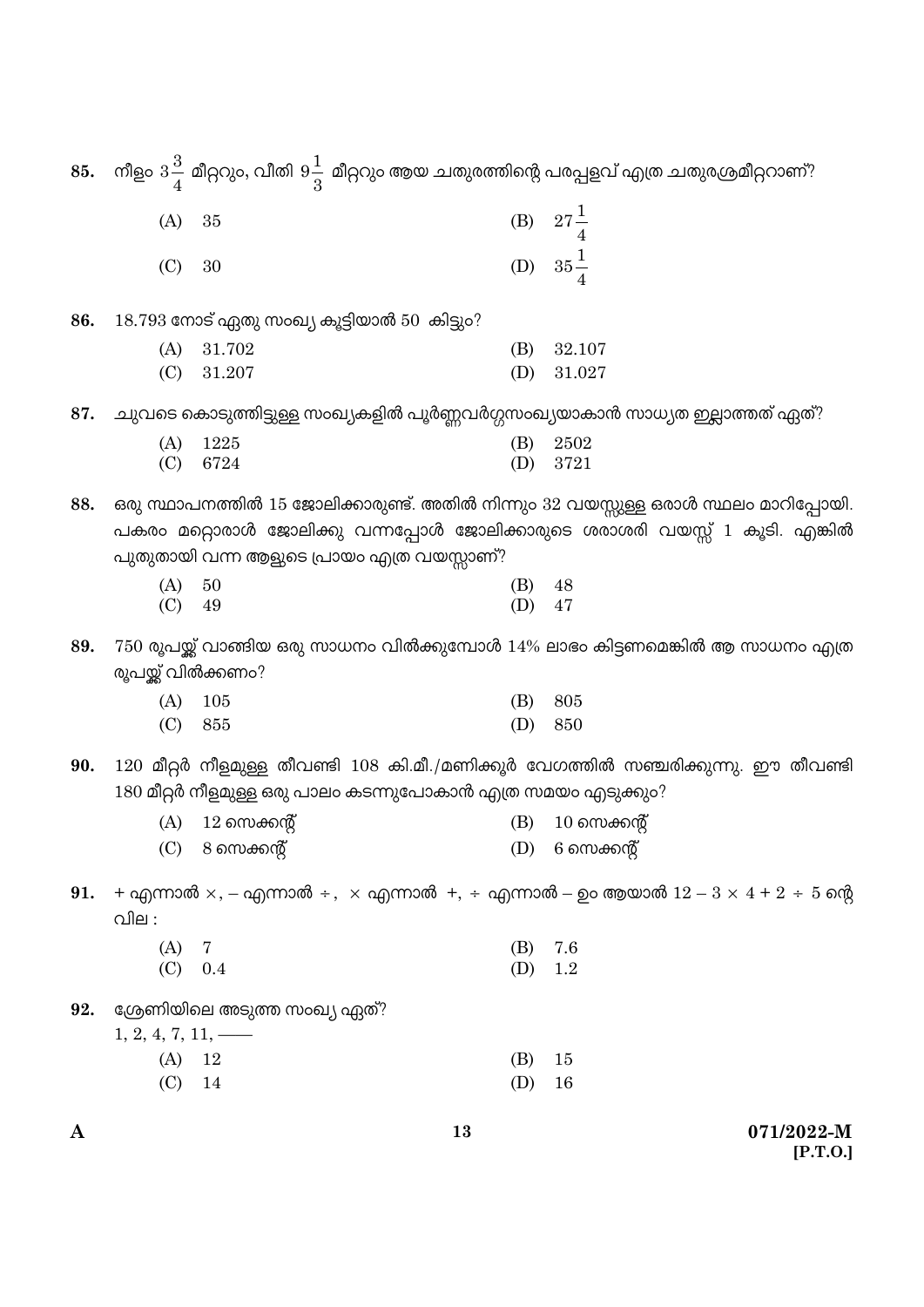| 93. | സമാനബന്ധം കണ്ടെത്തുക : |                                                                                         |  |  |     |                  |  |  |
|-----|------------------------|-----------------------------------------------------------------------------------------|--|--|-----|------------------|--|--|
|     |                        | ചെറുത് : വലുത് :: ഉദയം:                                                                 |  |  |     |                  |  |  |
|     | (A)                    | കടൽ                                                                                     |  |  | (B) | സൂര്യൻ           |  |  |
|     | (C)                    | മഞ്ഞ്                                                                                   |  |  | (D) | അസ്തമയം          |  |  |
| 94. |                        |                                                                                         |  |  |     |                  |  |  |
|     |                        | PAST എന്നതിനെ എങ്ങനെ കോഡ് ചെയ്യാം?                                                      |  |  |     |                  |  |  |
|     | (A)                    | $& ? \div \#$                                                                           |  |  |     | (B) $& 4 \neq ?$ |  |  |
|     |                        | (C) & $\div$ ? #                                                                        |  |  |     | (D) & # ÷ ?      |  |  |
| 95. |                        | താഴെത്തന്നിരിക്കുന്ന സംഖ്യകൾ അവരോഹണക്രമത്തിൽ തരംതിരിച്ചാൽ മൂന്നാമത്തേത്  ഏതു            |  |  |     |                  |  |  |
|     | സംഖ്യ?                 |                                                                                         |  |  |     |                  |  |  |
|     |                        | 325, 425, 225, 125, 525                                                                 |  |  |     |                  |  |  |
|     | (A)                    | 325                                                                                     |  |  | (B) | 425              |  |  |
|     | (C)                    | 125                                                                                     |  |  | (D) | 225              |  |  |
| 96. |                        | ശരിയായ രീതിയിൽ ക്രമീകരിച്ചത് ഏത്?                                                       |  |  |     |                  |  |  |
|     |                        | (A) പരുന്ത്, പുല്ല്, തവള, പുൽച്ചാടി, പാമ്പ് (B) പാമ്പ്, പരുന്ത്, പുല്ല്, തവള, പുൽച്ചാടി |  |  |     |                  |  |  |
|     |                        | (C) പുല്ല്, പുൽച്ചാടി, തവള, പാമ്പ്, പരുന്ത് (D) തവള, പുൽച്ചാടി, പരുന്ത്, പുല്ല്, പാമ്പ് |  |  |     |                  |  |  |
| 97. |                        | ഒറ്റയാനെ കണ്ടെത്തുക :                                                                   |  |  |     |                  |  |  |
|     |                        | ACE, KMO, GHJ, RTV                                                                      |  |  |     |                  |  |  |
|     | (A)                    | KMO                                                                                     |  |  | (B) | <b>GHJ</b>       |  |  |
|     | (C)                    | ACE                                                                                     |  |  | (D) | <b>RTV</b>       |  |  |
| 98. |                        | താഴെ കൊടുത്തിട്ടുള്ളവയിൽ വേറിട്ടു നിൽക്കുന്നത് ഏതാണ്?                                   |  |  |     |                  |  |  |
|     | (A)                    | ത്രികോണം                                                                                |  |  | (B) | ചതുരം            |  |  |
|     |                        | (C) സാമാന്തരികം                                                                         |  |  |     | (D) സമചതുരം      |  |  |
| 99. |                        | 2 കൊല്ലം മുമ്പ് അമ്മയ്ക്ക് മകളുടെ 4 മടങ്ങ് വയസ്സായിരുന്നു. 2 കൊല്ലം കഴിഞ്ഞാൽ അമ്മയ്ക്ക് |  |  |     |                  |  |  |
|     |                        | മകളുടെ 3 മടങ്ങ് വയസ്സാകും. എന്നാൽ മകളുടെ ഇപ്പോഴത്തെ വയസ്സ് എത്ര?                        |  |  |     |                  |  |  |
|     | (A)                    | 15                                                                                      |  |  | (B) | $\overline{5}$   |  |  |
|     | (C)                    | 10                                                                                      |  |  | (D) | 20               |  |  |
|     |                        | 100. 40 കുട്ടികൾ ഉള്ള ഒരു ക്ലാസ്സിൽ ലതയുടെ റാങ്ക് മുന്നിൽ നിന്ന് 15-ാമതാണ്. എങ്കിൽ      |  |  |     |                  |  |  |
|     |                        | അവസാനത്തുനിന്നും ലതയുടെ റാങ്ക് എത്ര?                                                    |  |  |     |                  |  |  |
|     | (A)                    | 25                                                                                      |  |  | (B) | 20               |  |  |
|     | (C)                    | 24                                                                                      |  |  | (D) | 26               |  |  |

 $14$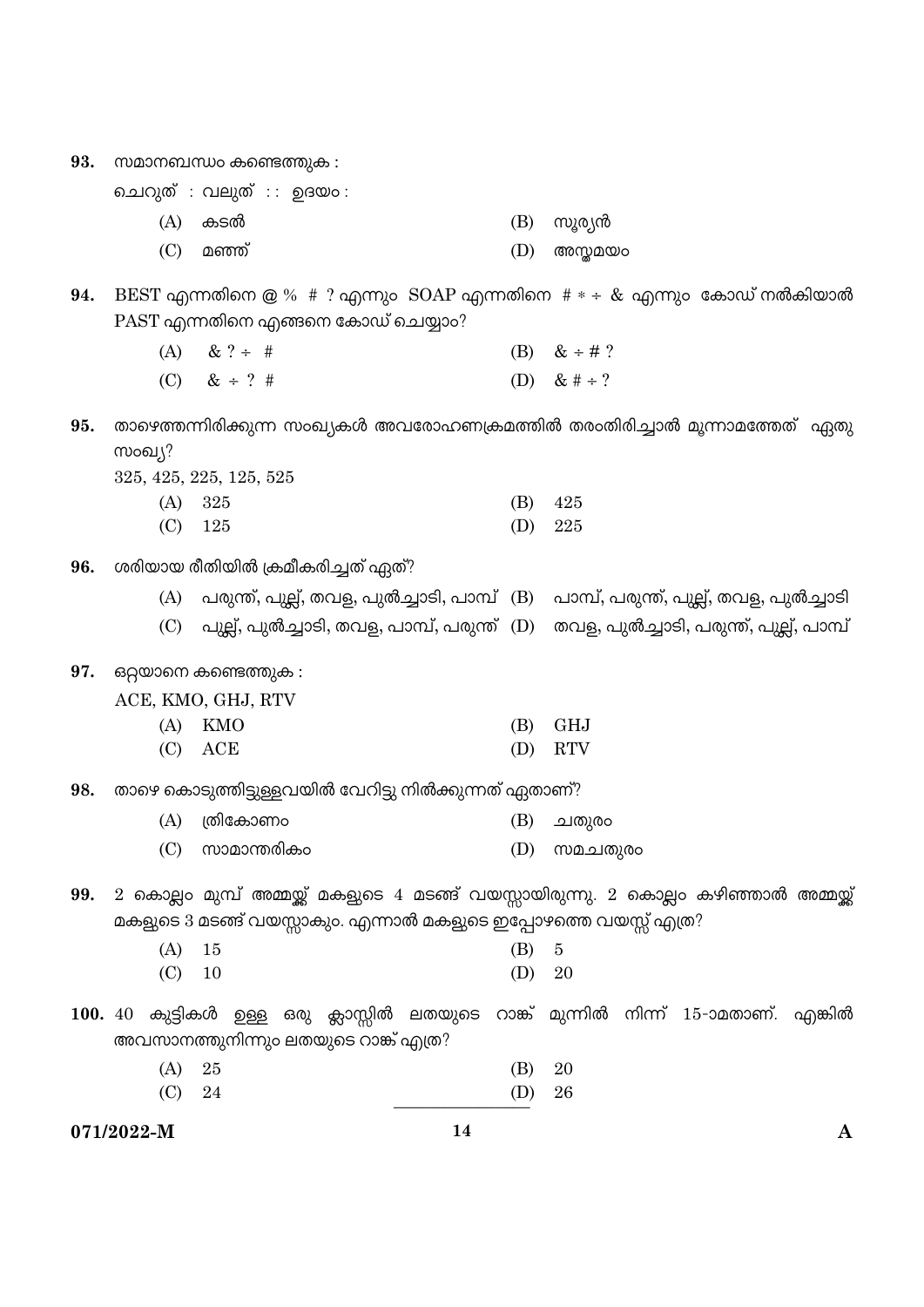## **SPACE FOR ROUGH WORK**